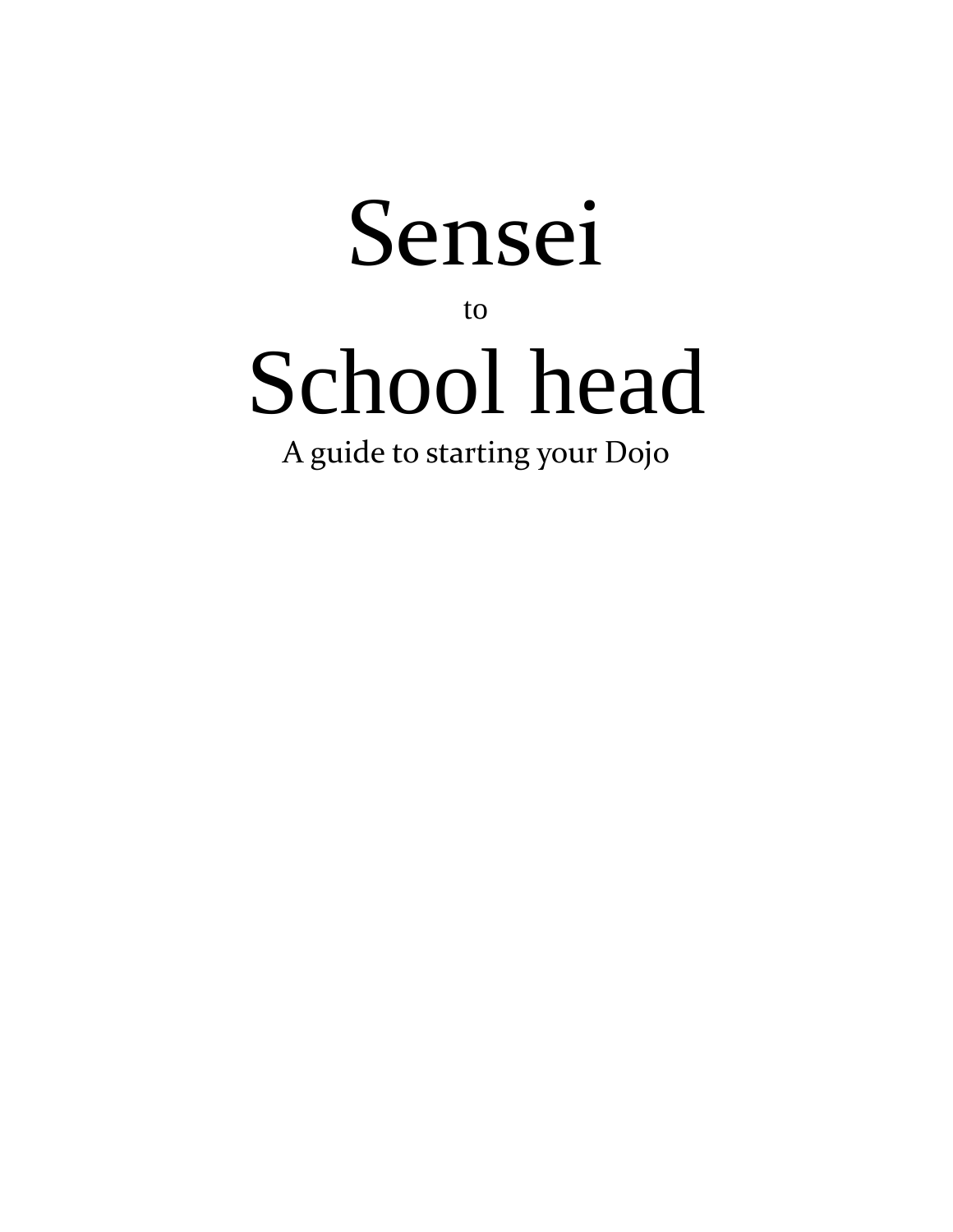### Dedicated to the AJJF Sensei who through the giving of themselves, demonstrate their love of humanity and devotion to the morals and ideals of the martial arts.

 Original Issue By: Professor Jane Carr November 1, 1982

Revised By the A.J.J.F.

November 1, 2014

Copyright 1982, 2014, American Judo and Jujitsu Federation

Printed in the United States of America

All rights reserved. No part of this book may be reproduced or transmitted in any form or by any means, electronic or mechanical, including photocopying, recording, or by an information storage and retrieval system without permission in writing from the publisher.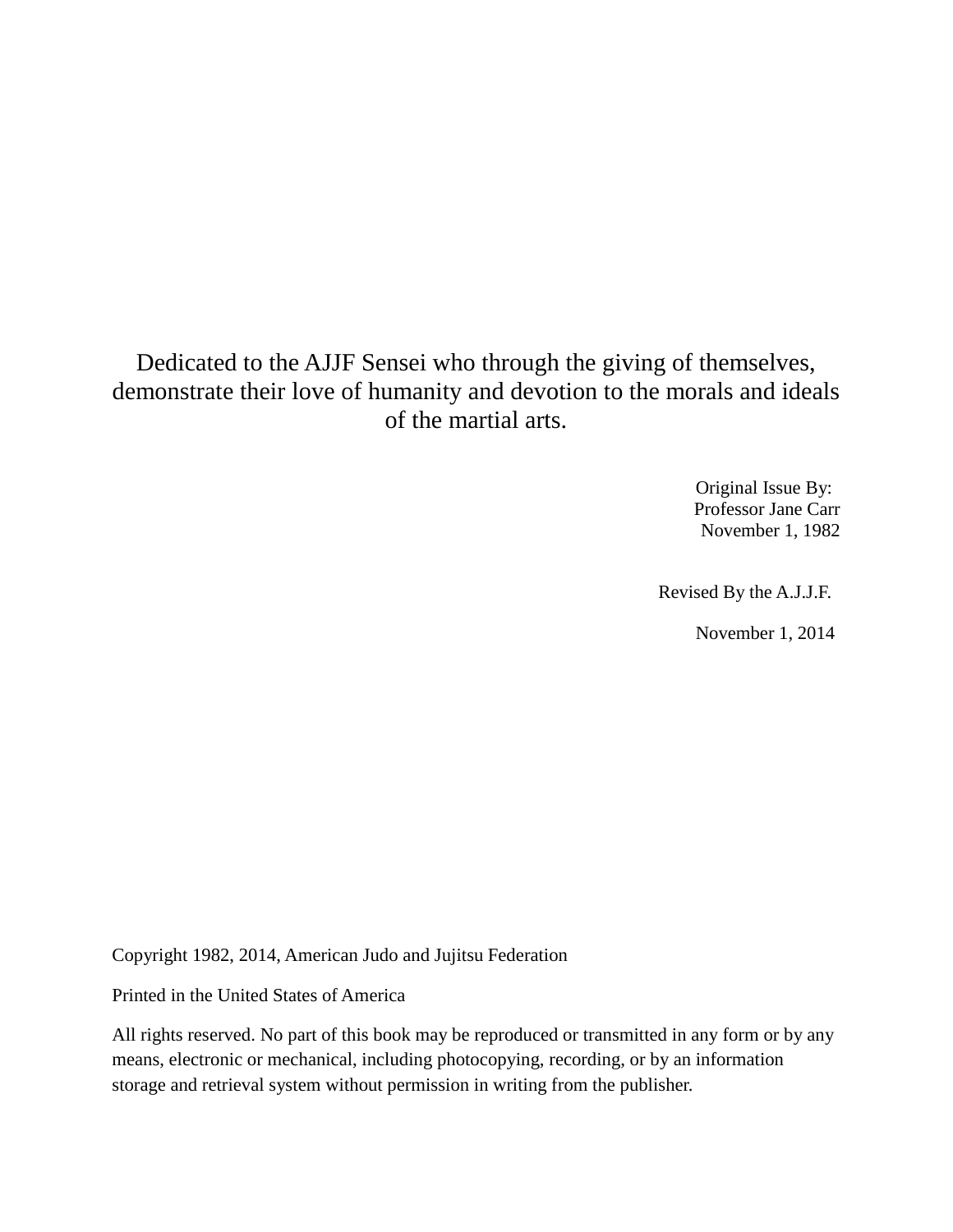# SENSEI

## You can do this!

**The time has come – you have reached the point in your training when you are now a Sensei! As a Sensei you will have many new responsibilities. Some of these responsibilities are ego building, some are ego shattering and teach humility, and most of these responsibilities are profoundly rewarding. Remember the duties and responsibilities of a Sensei are monumental because:**

- Sensei directly affect people's lives
- Sensei must have and exhibit the highest moral values and attitudes
- Sensei must not exhibit or allow discrimination against any person or organization
- Sensei must exhibit and demonstrate fairness and understanding to everyone
- Sensei must be strong enough to effectively teach each student respect for one another, and to see that protocol is followed
- Sensei and each of their students have the responsibility to keep the AJJF the high quality organization that it is

**You need to set goals, make a physical plan, and then set that plan into motion. Listed below are questions that you need to ask yourself. They are itemized to assist you in the planning process and to act as a preliminary checklist, though there are a number of other considerations that might occur to you as you go through the list. After going through the list and making any additions, you will have a record of your thoughts that will help you achieve your dojo goals.**

#### **1. What kind of students do you want?**

- A) Adults
- B) Juniors
- C) Adults and juniors during the same class period
- D) Adults and juniors taught in separate classes
- E) Beginners and advanced students taught in the same class period
- F) Beginners and advanced students taught in separate classes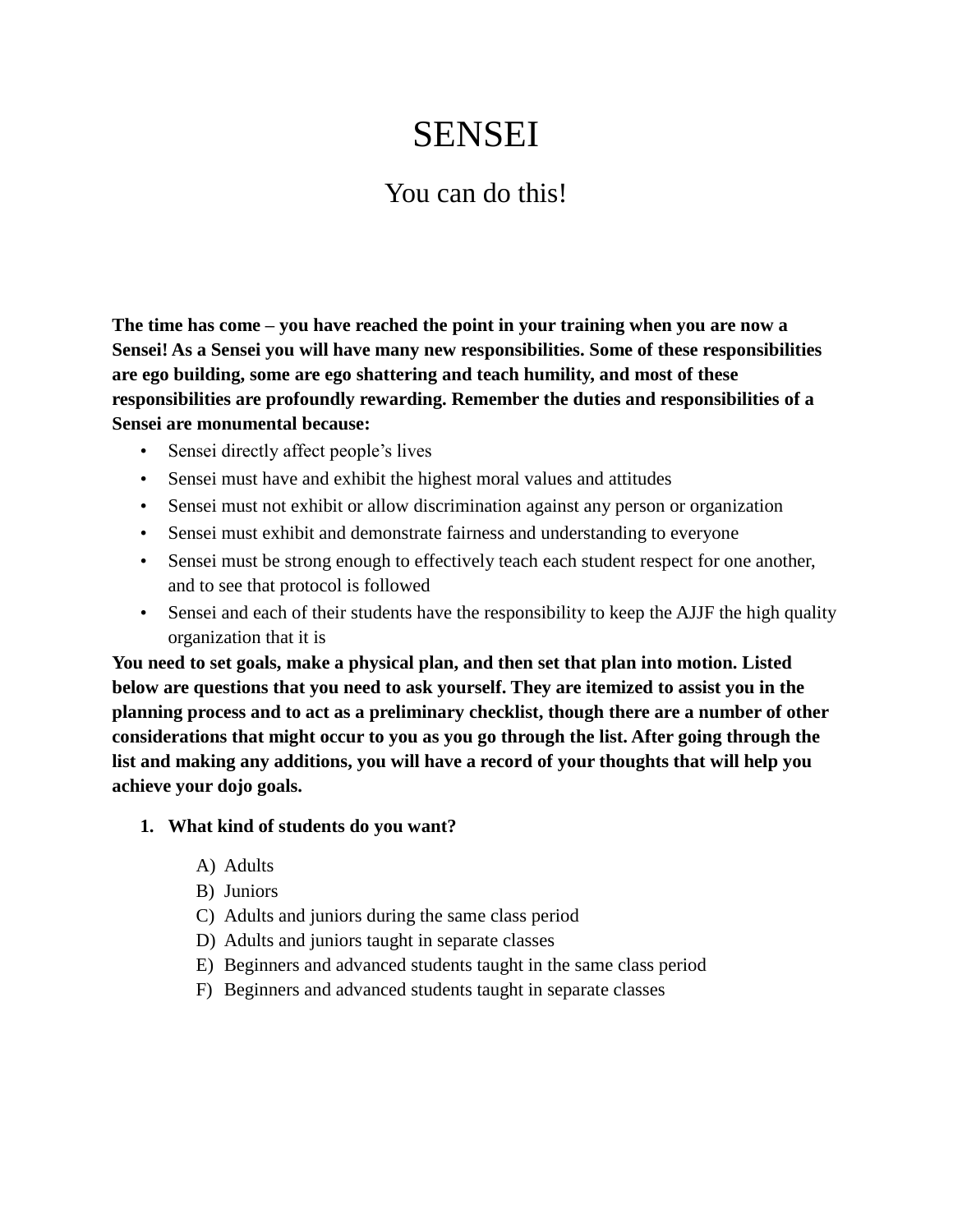**What you might expect from your choice.**

**Adults only: You will be able to focus on one group and their needs and may be able to have classes go into later hours. The downside is that this might make for fewer students and make it harder to pay the Dojo costs.**

**Juniors and Adults: With juniors in your class you will most likely double your participation. You will also double your responsibilities.**

**Adults and juniors in the same class: Combining the adults and juniors into one class will make for fewer classes that you will need to teach and thus will free up time for other things. This could be good if your student number is low; however, with a large class this could be problematic due to space and teaching time. Adults may also feel they are not getting to train at the level they would like with the juniors in the same class.**

**Beginning and advanced students: This is much like adults and juniors; you will not need as many classes. With low numbers this is good, and you may have time to teach all of them. With larger amounts of students this may become more difficult.**

#### 2. **What kind of physical surroundings and safety protocols should be considered?**

- A) Is the structure built to be strong enough to stand up to the constant pressure of falling and pounding bodies?
- B) Is there enough open space so that beams, poles, and other structural supports are not a safety hazard?
- C) Is the ceiling high enough to allow room for stick, sword, and other weapons and techniques?
- D) How much mat space will be required for an average class, including a 2-foot safety border?
- E) Is there adequate space for dressing rooms?
- F) Are there restrooms in the facility, and are they easily accessible?
- G) Is there adequate parking space available?
- H) Do you have current CPR and first-aid certification?
- I) Do you have a complete first-aid kit available for emergencies?
- J) Do you have a plan and space for injury management?
- K) Do you know the location of the nearest clinic or hospital?
- L) Do you have underage student contact information easily accessible?
- M) Do you have an AJJF injury log to support insurance information?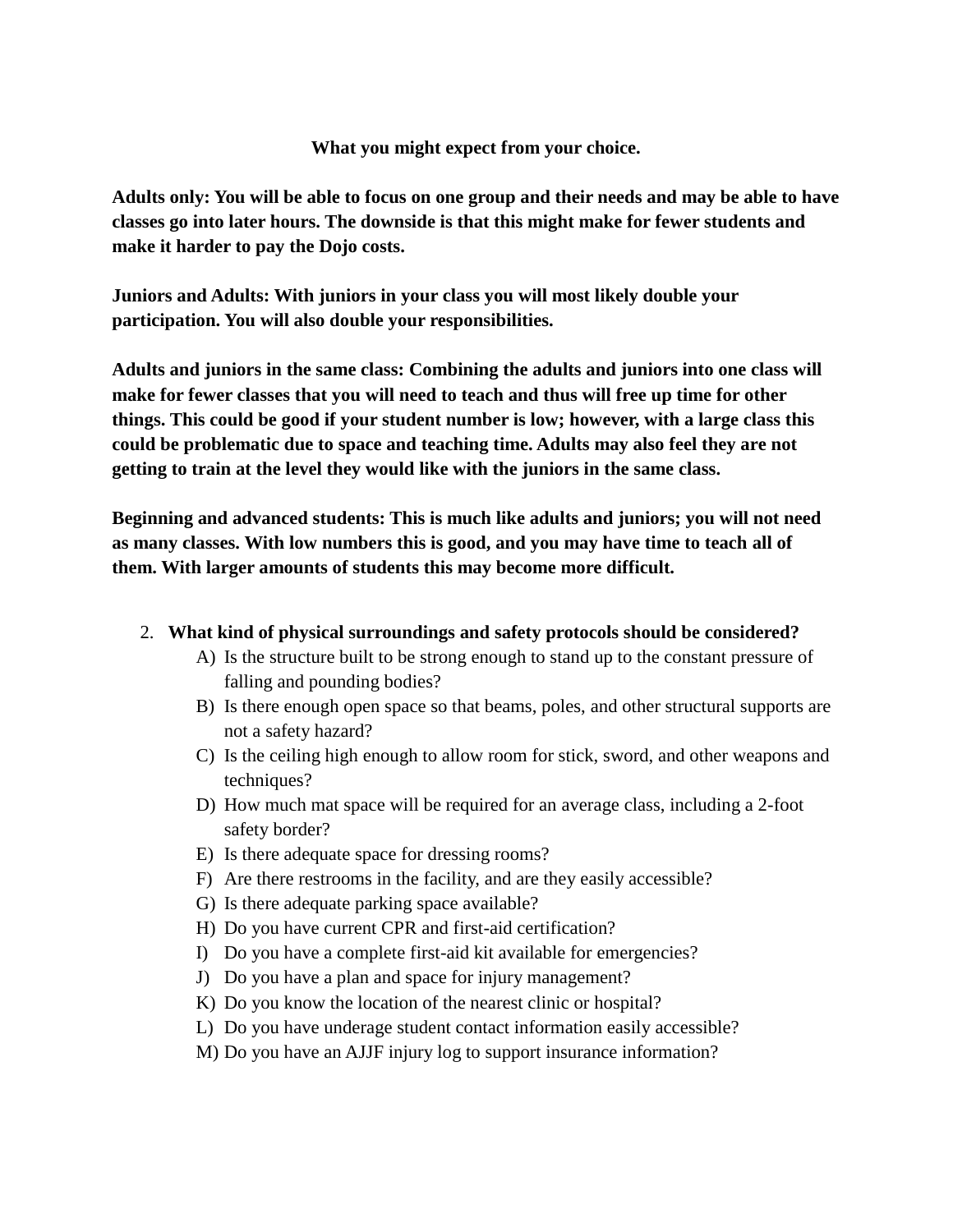#### 3. **How much time do you have to invest?**

- A) How long do you want each class to run?
- B) Will you have specific sections (warm-ups, rolls and falls, etc.)?
- C) How long is your travel time to and from class?
- D) How much time is needed to prepare class?
- E) Will you dedicate time to promotion of the dojo to the public?
- F) Will you have to consult with students and or their parents?
- G) Will you or a student have time to keep the dojo clean and sanitary?
- H) Will you have time to attend clinics and contests with your students?
- I) Will you still be able to attend black-belt classes for your own training needs?
- J) Will you have time to prepare and perform demonstrations?

#### 4. **Do you wish to have a dependent ( using someone else's facility) or independent ( having your own facility) dojo location?**

#### **A) Dependent considerations**

- 4.A.1) Your class time will probably be limited
- 4.A.2) You may only have to invest limited time, effort, or money into cleaning or upkeep. The institution in which you are teaching will often dictate your class schedule
- 4.A.3) The institution may or may not promote your classes
- 4.A.4) You may not be able to host clinics or tournaments
- 4.A.5) The institution may have larger rooms than other dojos for larger events
- 4.A.6) The institution may have shower facilities
- 4.A.7) The institution may or may not do the bookkeeping
- 4.A.8) The institution may supply or have insurance coverage available
- 4.A.9) Types of institutions include:

YMCA/YWCA

Church group/school

Public school/College facilities

- Fire department
- Police department
- Senior citizen center

City recreation department

Health club/gym

#### **B) Independent considerations**

4.B.1) **How much money will you require to begin?**

4.B.1.1) First and last month's rent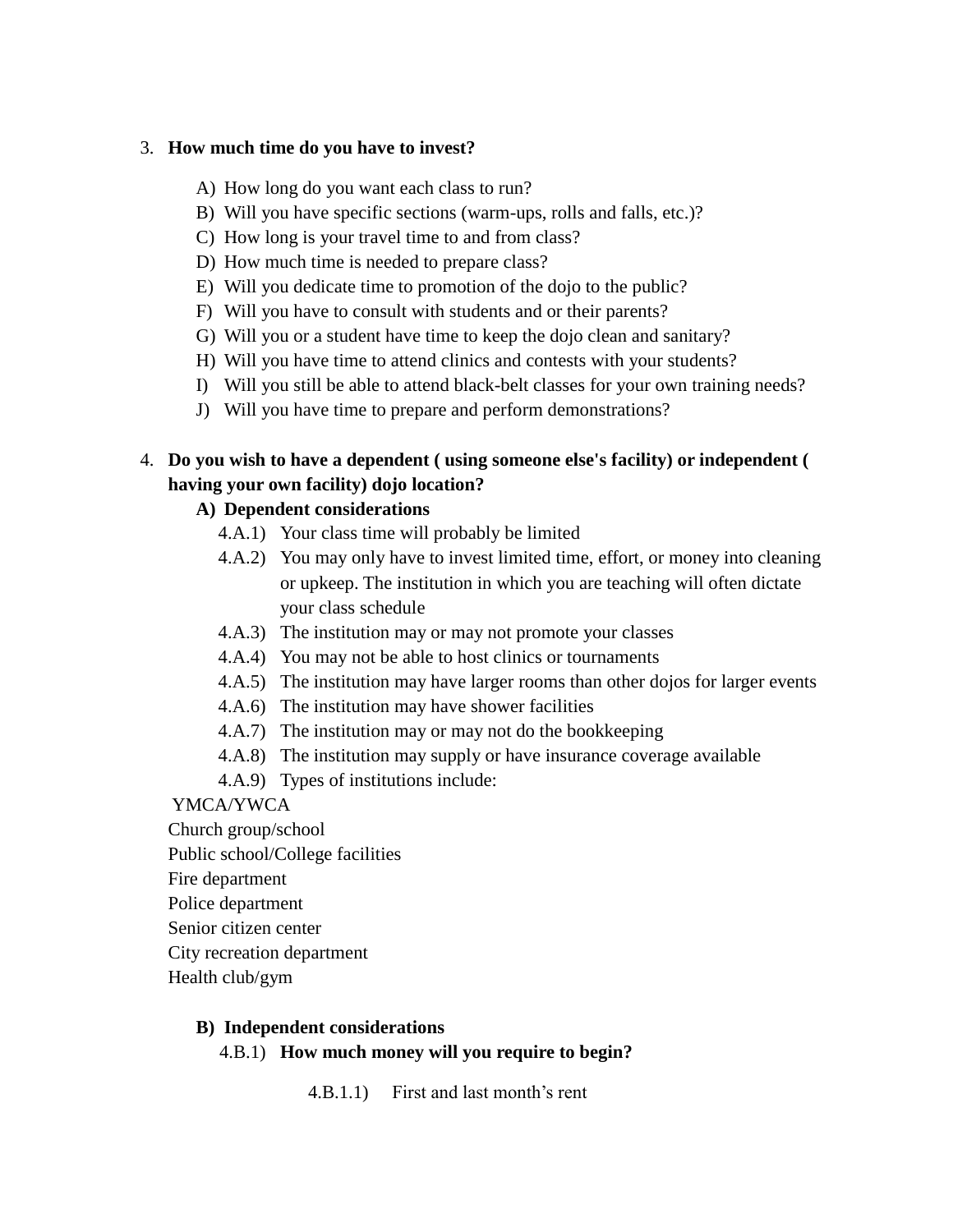- 4.B.1.2) Cleaning deposit usually necessary when renting
- 4.B.1.3) Utility deposit
- 4.B.1.4) Phone deposit
- 4.B.1.5) Mats
- 4.B.1.6) Alterations to building (dressing rooms, partitions, etc.)

#### **4.B.2) Monthly expenses**

- 4.B.2.1) Utilities
- 4.B.2.2) Insurance
- 4.B.2.3) Phone
- 4.B.2.4) Advertising
- 4.B.2.5) Records
- 4.B.2.6) Bookkeeping
- 4.B.2.7) Cleaning supplies
- 4.B.2.8) First aid supplies
- 4.B.2.9) Rent
- 4.B.2.10) Upkeep of mats

#### **4.B.3) Contact appropriate locations that can tolerate noise and activity.**

#### **4.B.4) Arrangement of class schedules are more flexible to your own hours and lifestyle.**

- 4.B.4.1) Daytime, evening, and weekend classes
- 4.B.4.2) Ability to host clinics and tournaments
- 4.B.4.3) Possible overnight housing for visiting jujitsuka.
- 4.B.4.4) Possible time and space for eventual class expansion

#### **4.B.5) Decide if you wish your club to be non-profit or for-profit**

- 4.B.5.1) Apply for the appropriate license for your location (city, state)
- 4.B.5.2) Non-profit clubs still need to file with the IRS, and prior to that you need to apply first for a non-profit exemption

#### **4.B.6) Decide on your fee schedule**

- 4.B.6.1) Monthly, annual expenses
- 4.B.6.2) Travel expenses for AJJF functions
- 4.B.6.3) Equipment for dojo, cost of uniforms, etc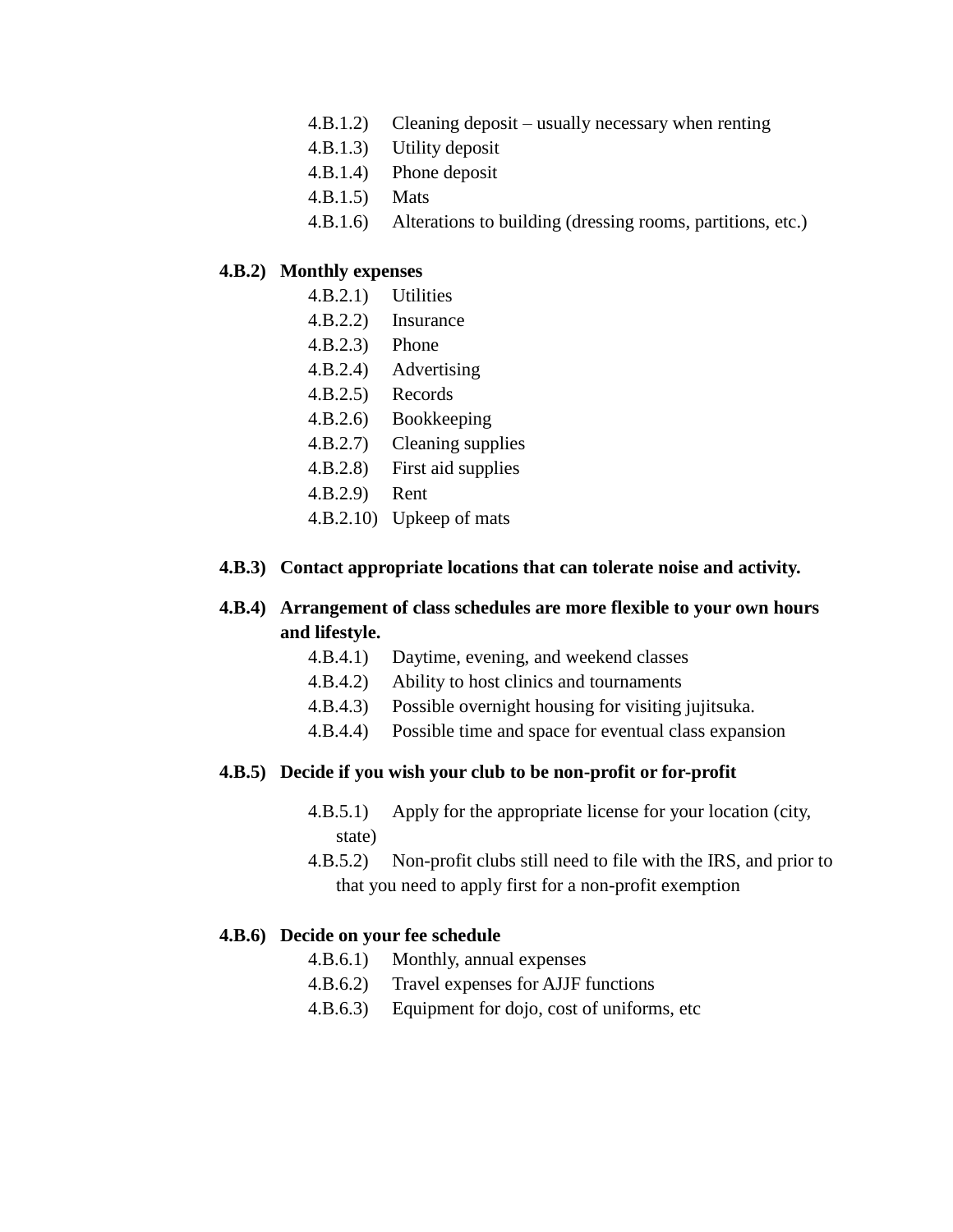#### 4.B.7) **After you have found your facilities and have met the requirements to form a new school, now what?**

- 4.B.7.1) Go to the AJJF website and contact the AJJF new schools chair person.
- 4.B.7.2) Send completed forms and all other required documents to the AJJF Central Office.
	- 4.B.7.2.a. Contact your Chamber of Commerce and give them some information on the AJJF, your school, and yourself.
	- 4.B.7.2.b. Contact the local law enforcement agencies and introduce yourself and offer to assist them in any way that they may need your services.
	- 4.B.7.2.c. Contact public organizations and offer to speak for their group and/or demonstrate for their enjoyment and further education on martial arts and Dan Zan Ryu Jujitsu.

**You are now a full Sensei with all its responsibilities, challenges, and rewards. The time and energies that you invest are reaped many fold by the profound satisfactions, energies, and love received by both you and your students. Remember that as a Sensei your actions and attitudes are representative of you, your students, the AJJF, and martial arts in general. The public can be very judgmental and we want the public to know that the AJJF is a high quality organization, which is demonstrated though the manner in which you and your students conduct yourselves.**

**Please contact your Regional Manager, AJJF Operations Committee, Council of Senior Instructors, or one of the Professors, if we can be of any service to you. A question unasked cannot be answered. A question asked gains knowledge and growth.**